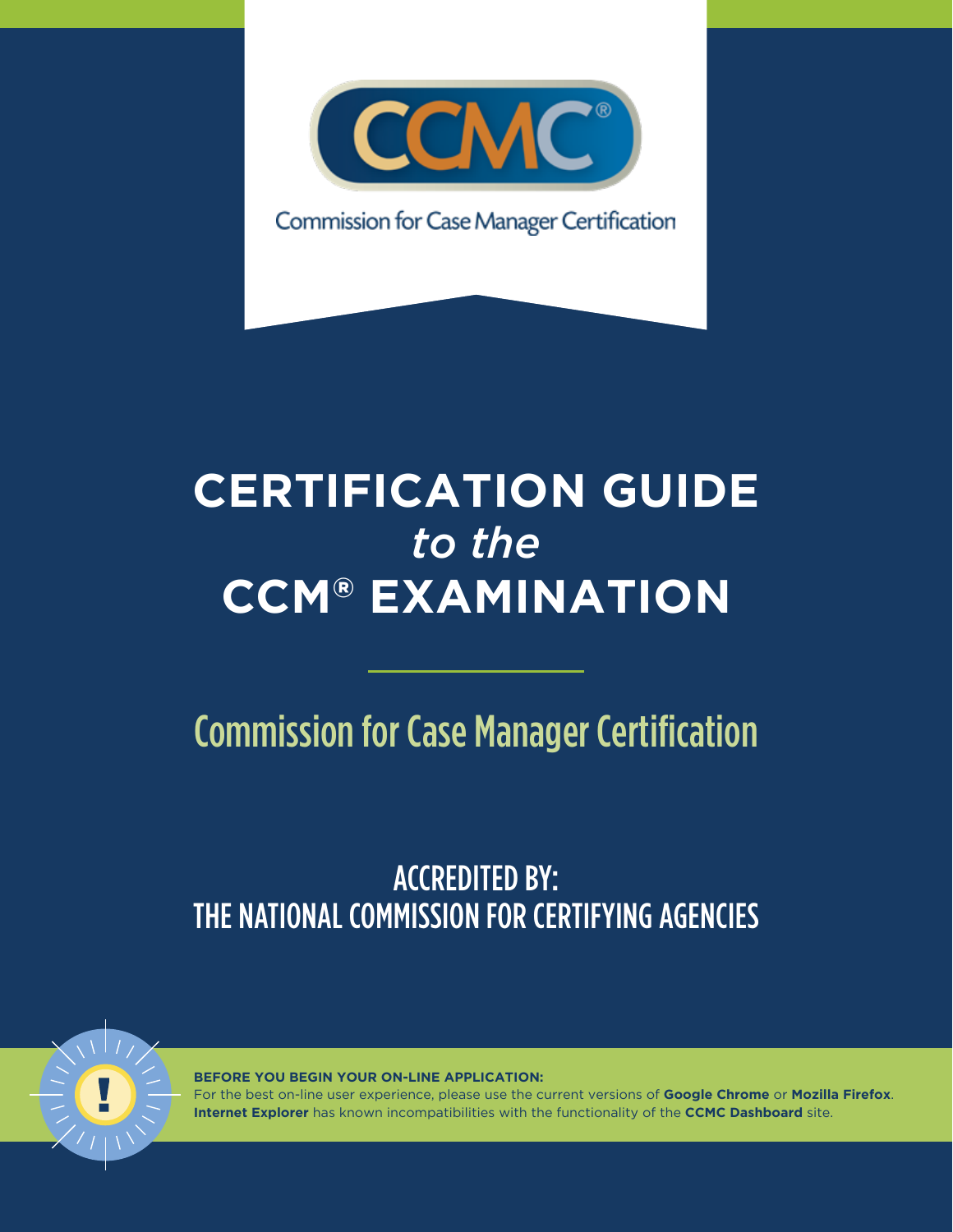# **CONTENTS**

## SECTION 1 **CERTIFICATION PROGRAM**

- » Definition of Case Management
- » Philosophy of Case Management

## SECTION 2 **APPLICATION PROCESS**

## SECTION 3 **ARE YOU ELIGIBLE TO APPLY?**

## SECTION 4 **QUALIFICATIONS**

## SECTION 5 **EMPLOYMENT EXPERIENCE**

- » Is My Employment Experience Acceptable?
- » Eight Essential Activities
- » Five Core Components

## SECTION 6 **MORAL CHARACTER**

## SECTION 7 **INSTRUCTIONS FOR COMPLETING THE APPLICATION**

## SECTION 8 **ONCE THE APPLICATION HAS BEEN SUBMITTED**

## SECTION 9 **CERTIFICATION EXAMINATION**

- » Exam Content (Knowledge Domains and Sub-domains)
- » Examination Structure
- » Sample Examination items
- » Examination Sites/Scheduling (Deferrals)
- » Non-Disclosure
- » Exam Preparation Materials

## SECTION 10 **AFTER THE EXAM: SCORES, PROFILES, CERTIFICATES AND INQUIRIES**

## SECTION 11 **FEES**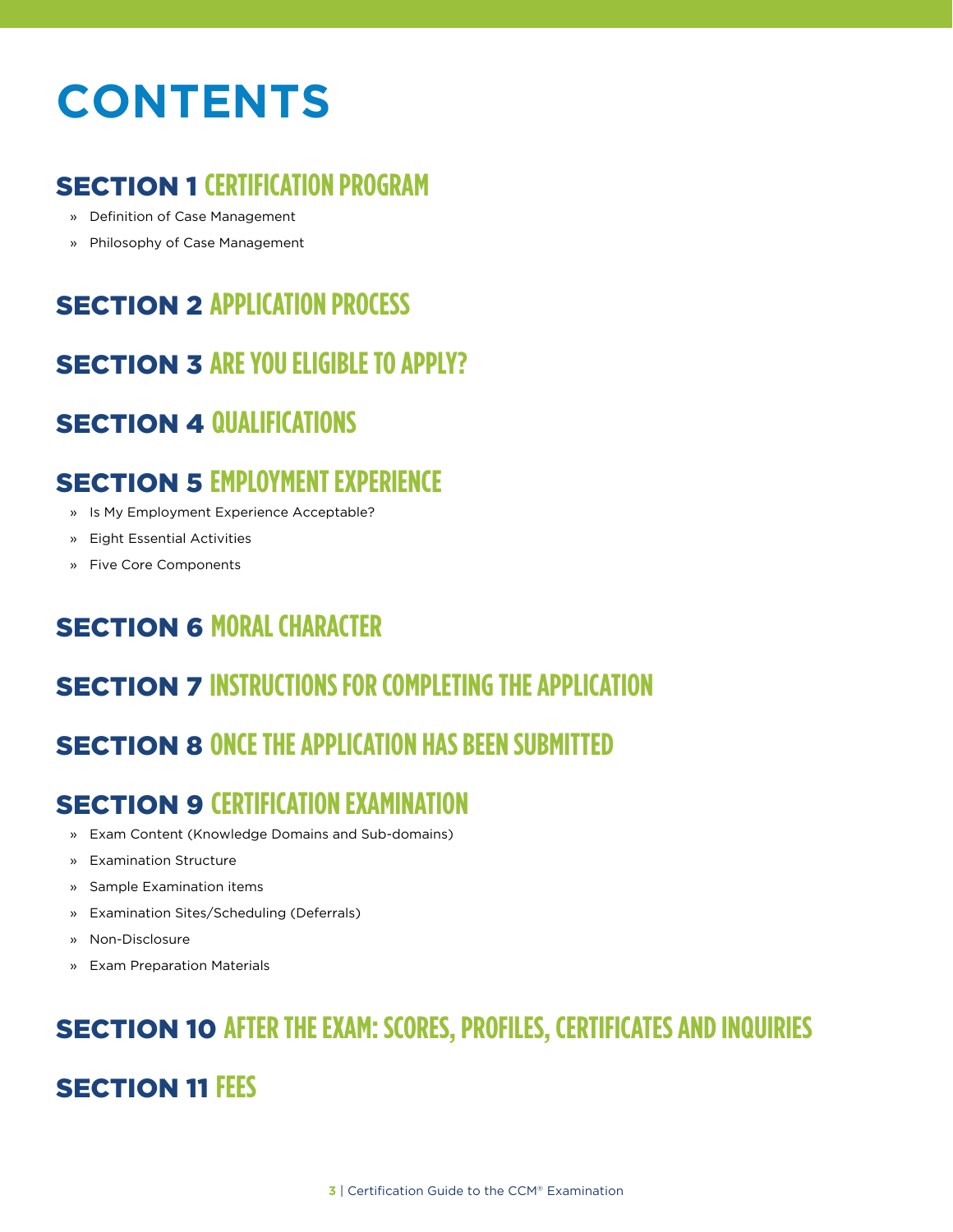## SECTION 1: **THE CERTIFICATION PROGRAM**

To earn the designation of board-certified case manager (CCM®), persons who seek this credential must be of good moral character consistent with the CCMC Code of Professional Conduct, meet eligibility requirements, meet acceptable standards of quality in their practice, and must demonstrate that they possess an acceptable minimum level of basic knowledge with regard to the case management process based on the criteria described in this guide.

The certification is valid for five years. It is achieved by satisfying employment requirements, achieving a passing score on the CCM examination and by meeting specific licensure/certification and/or education requirements. The examination is based on a body of knowledge that encompasses laws, public regulations, and the delivery of case management services as practiced within the United States.

In granting the CCM designation, it is not the intent of CCMC to guarantee that a specific individual is suitable for employment or to impose restrictive staffing requirements on any agency. Rather, the objective is to establish a national certification process that can be used with confidence by any interested party as a measure of an individual's basic knowledge of case management.

CCMC does not discriminate on the basis of race, religion, national origin, gender, age, disability, or marital status. Information submitted as part of the application, certification, and certification renewal processes becomes the property of CCMC and will not be released to outside parties unless authorized by the applicant/certificant or unless required by law. Individual pass/fail results are released to the candidate and are not released to any institution or employer. For research and statistical purposes only, data resulting from the certification process may be used in an anonymous/unidentifiable manner.

CCMC provides a database listing all certificants on its website. This resource is updated periodically for the use of the public. CCMC also receives and responds to requests for information about the certification status of those holding its credential.

The certification can be renewed at five-year intervals if the individual demonstrates ongoing professional development either through documentation of participation in approved programs of continuing education or by retaking the certification examination and achieving a passing score. Applicants for certification renewal must also meet all other eligibility criteria in place at the time of renewal. Certification renewal is considered an essential part of an effective credentialing process and is intended to promote acceptance of the CCM credential by employers, clients, peers, health care professionals, and health care consumers.

### DEFINITION OF CASE MANAGEMENT

Case management is a collaborative process that assesses, plans, implements, coordinates, monitors and evaluates the options and services required to meet the client's health and human services needs. It is characterized by advocacy, communication, and resource management and promotes quality and cost-effective interventions and outcomes. The acronym CCM is used throughout this guide to refer to the designation board-certified case manager. CCMC is used to refer to the Commission for Case Manager Certification.

### PHILOSOPHY OF CASE MANAGEMENT

Case management is an area of specialty practice within the health and human services profession. Its underlying premise is that everyone benefits when clients\* reach their optimum level of wellness, self-management, and functional capability: the clients being served; their support systems; the healthcare delivery systems; and the various payer sources.

Case management facilitates the achievement of client wellness and autonomy through advocacy, assessment, planning, communication, education, resource management, and service facilitation. Based on the needs and values of the client, and in collaboration with all service providers, the case manager links clients with appropriate providers and resources throughout the continuum of health and human services and care settings, while ensuring that the care provided is safe, effective, client-centered, timely, efficient, and equitable. This approach achieves optimum value and desirable outcomes for all—the clients, their support systems, the providers, and the payers.

Case management services are optimized best if offered in a climate that allows direct communication among the case manager, the client, the payer, the primary care provider, and other service delivery professionals. The case manager is able to enhance these services by maintaining the client's privacy, confidentiality, health, and safety through advocacy and adherence to ethical, legal, accreditation, certification, and regulatory standards or guidelines.

Certification determines that the case manager possesses the education, skills, knowledge, and experience required to render appropriate services delivered according to sound principles of practice.

\* "Client" refers to the recipient of case management services, and can include (but is not necessarily limited to) consumer, client, or patient.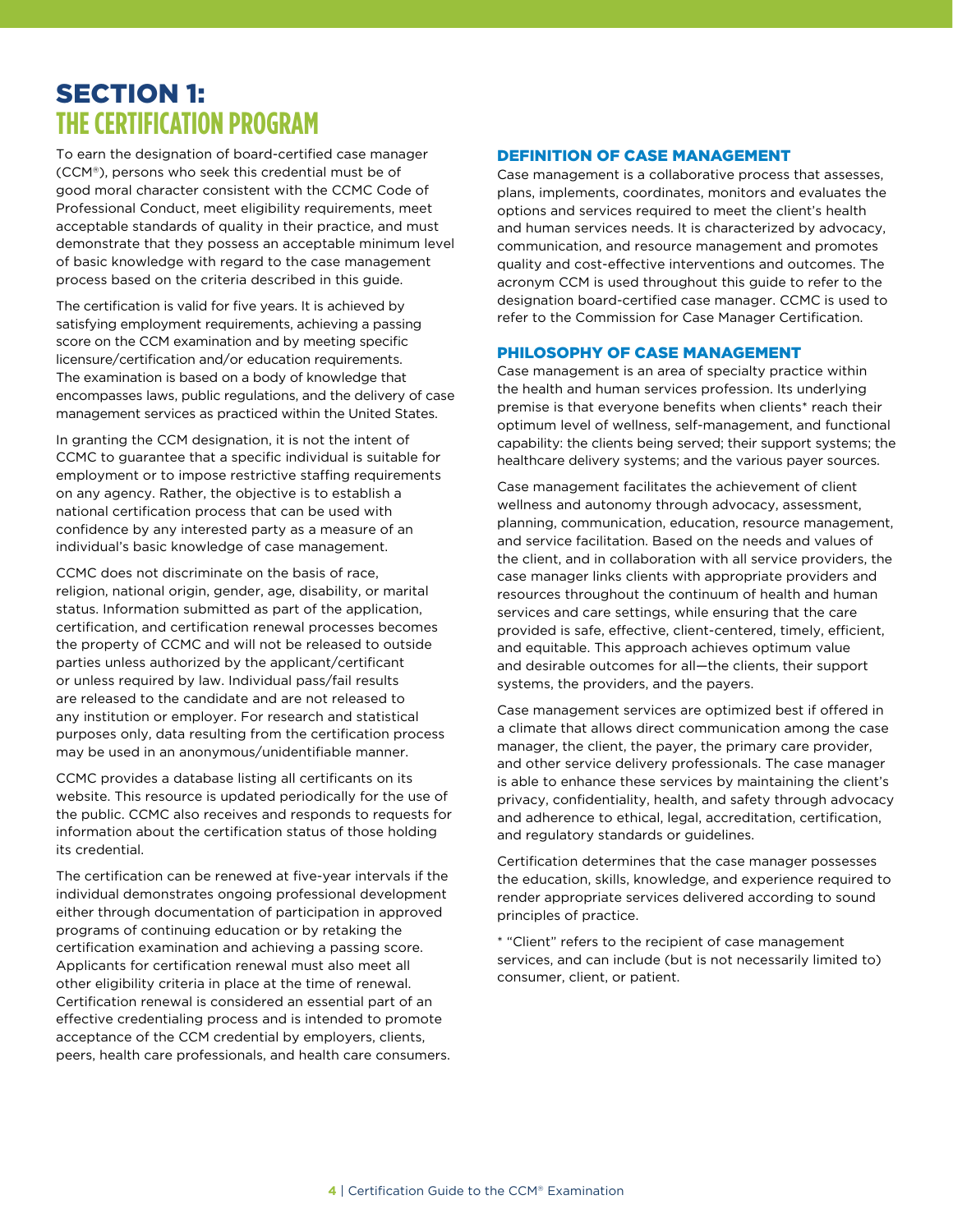## SECTION 2: **THE APPLICATION PROCESS**

Completing your application is easier than ever. The entire application can be done online where you will find everything you need to complete your application. And don't forget, we are standing by to help you every step of the way.

**During open application windows, visit [www.ccmcertification.org](http://www.ccmcertification.org) and click on "Get Certified" or "CCM Exam Certification" to apply. The application should be viewed in the current versions of [Mozilla Firefox](http://www.mozilla.org/en-US/firefox/new/) or [Google Chrome.](https://www.google.com/intl/en/chrome/browser/)**



CCMC will verify the information you provide in your application. This information is needed to take a consistent, objective approach to evaluating each application on its own merits.

Once your application is submitted, payment is made, and employer verification(s) are completed, your application will be reviewed in a fair and consistent manner to determine that you satisfy all of CCMC's currently published eligibility criteria. All applicants will receive approval or denial notification by email. Denied applicants will receive an explanation of the decision along with information on appealing the decision.

### **Applicant Responsibilities:**

- » Read the entire Certification Guide to determine if you are eligible to apply
- » Complete the online application, including uploading your license/certification or Attestation of Degree Form, and inputting correct information for your work experience that meets CCMC guidelines
- » Provide your supervisor's correct email address so that they can receive CCMC's online work verification form to verify your employment
- » Your employer may be asked to complete an employment verification online form
- » CCMC notifies you via email of your eligibility status
- » If you are denied, you may appeal that decision online by the deadline posted on your dashboard
- » If approved, information on what to do next will be sent via email
- » Check "My CCM Dashboard" in your account via [www.ccmcertification.org](http://www.ccmcertification.org) for your examination result status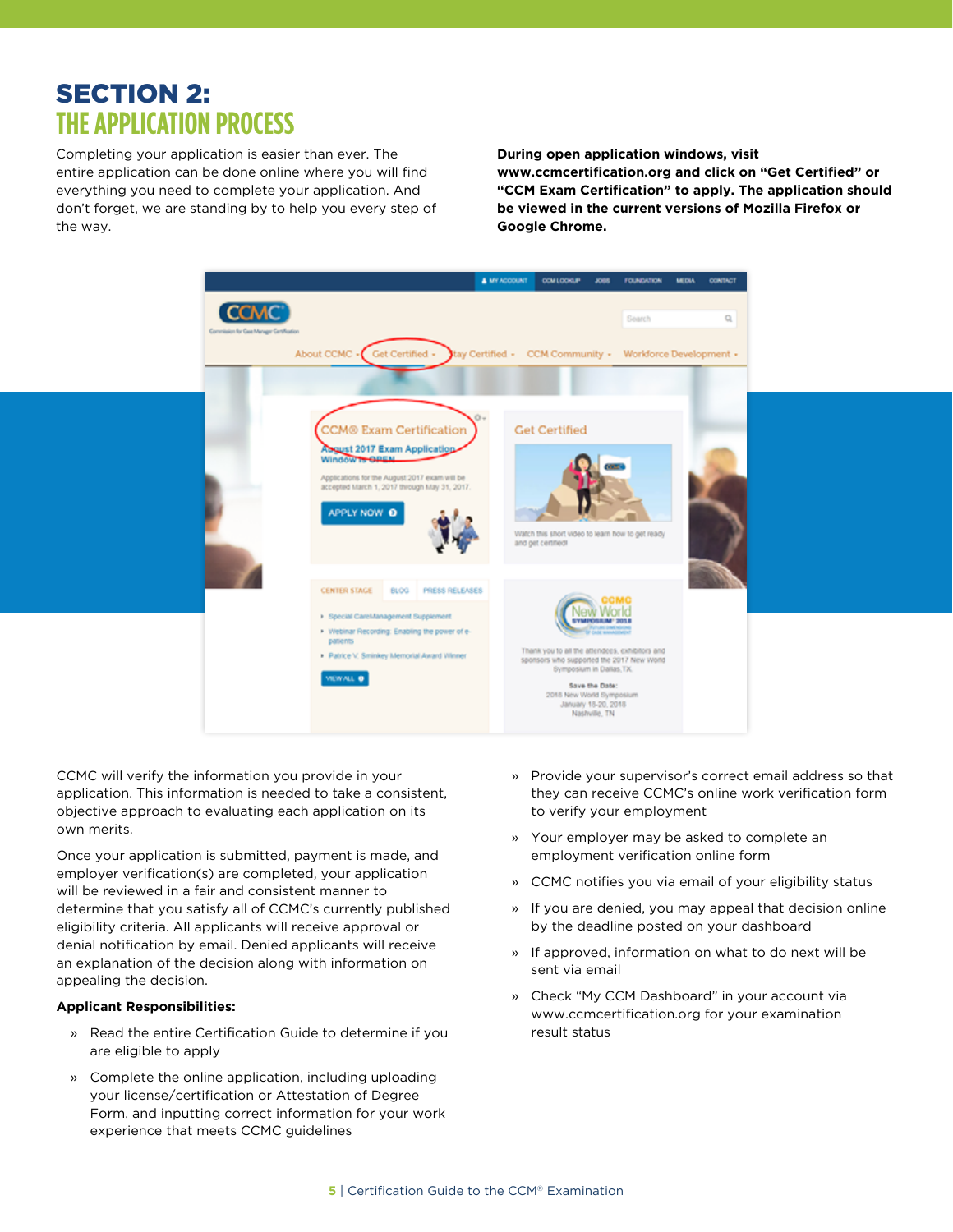## SECTION 3: **ARE YOU ELIGIBLE TO APPLY?**

To be eligible for the CCM Exam, you must:

- 1. Meet the specified licensure or education qualifications (Section 4)
- 2. Qualify within one of CCMC's employment experience categories (Section 5)
- 3. Be of good moral character, consistent with the CCMC Code of Professional Conduct (Section 6)

## SECTION 4: **QUALIFICATIONS**

In the application, you will be asked to Apply with your License/Certification or Degree:

You must select the License/Certification option if you have a current, active, and unrestricted license or certification in a health or human services discipline that, within its scope of practice, allows you to conduct an assessment independently. If applying with your license, you will need to upload a scanned copy of your professional license/ certification to your application. If you don't have a scanner, you can go to your local Staples, Office Max or Kinkos to create a scanned copy. Your local library may also have a scanner that you can use. You may also take a clear photo of your license with a camera phone or digital camera and upload that into your application. If your licensing body does not issue a paper license, please upload an electronic copy of the proof of licensure that you would provide an employer. **License must be active through the last date of test administration.** Licenses or certifications on probationary status will not be considered eligible unless documentation has been provided that all terms of the probation have been met.

If licensure or certification is not required for your discipline, you will select Degree if you have earned a baccalaureate or graduate degree in a health or human services field that promotes the physical, psychosocial, and/or vocational wellbeing of the persons being served. The degree must be from an institution that is fully accredited by a nationally recognized educational accreditation organization, and the individual must have completed a supervised field experience in case management, health, or behavioral health.

Education obtained in Puerto Rico or the US Territories is required to be from a nationally accredited social and health science degree program or by a major behavioral health science board validated by the same accrediting bodies as the United States.

Any cost to validate eligibility outside of current practices will be at the cost of the applicant.

### DEFINITIONS

### **Licensure:**

CCMC considers licensure to be a process by which a government agency within the United States grants permission to an individual to engage in a given occupation, provided that person possesses the minimum degree of competency required to reasonably protect public health, safety, and welfare. To meet CCMC's requirements, an applicant's **license must be current, and active through the last date of test administration, in the state in which he or she practices, and the holder classified as being in good standing by the state.** If an applicant has successfully obtained licensure through the state, CCMC recognizes each state's criteria for licensure as fulfilling the licensure requirement.

### **Certification:**

CCMC considers certification to be a process by which a government or non-government agency within the United States grants recognition to an individual who has met certain predetermined qualifications set by a credentialing body. To meet CCMC's requirements, an applicant's **certification must be current and active through the last date of test administration, in the state in which he or she practices, and the holder classified as being in good standing by the credentialing body.** The certification awarded upon completion of the educational program MUST have been obtained by the applicant having taken an examination in his or her area of specialization.

Among other conditions which result in the denial of eligibility to an individual are the following:

- » Licenses or certifications granted by countries **outside of the United States, Puerto Rico or the US Territories unless it is a US government facility**. RN licensure obtained in the US Territories must be by way of the NCLEX or SBTE (State Board Test Pool Exam). This would exclude RN licensure obtained in Puerto Rico by way of the Nursing Board Examiners Spanish Exam. In addition to NCLEX and SBTE, the Nursing Board Examiners Spanish Exam will be accepted for the state of Florida only when RN licensure is obtained in Puerto Rico.
- » Individuals who practice case management in countries **other than the United States, Puerto Rico or the US Territories** unless it is a US government facility.
- » Individuals who **practice case management in a state other than that for which they are licensed or certified and for which there is not multistate agreement**

## SECTION 5: **EMPLOYMENT EXPERIENCE**

Employment experience requirements must be fully satisfied **at the time the application is SUBMITTED**. To be eligible for the CCM Exam, you must attest that you qualify within one of these categories: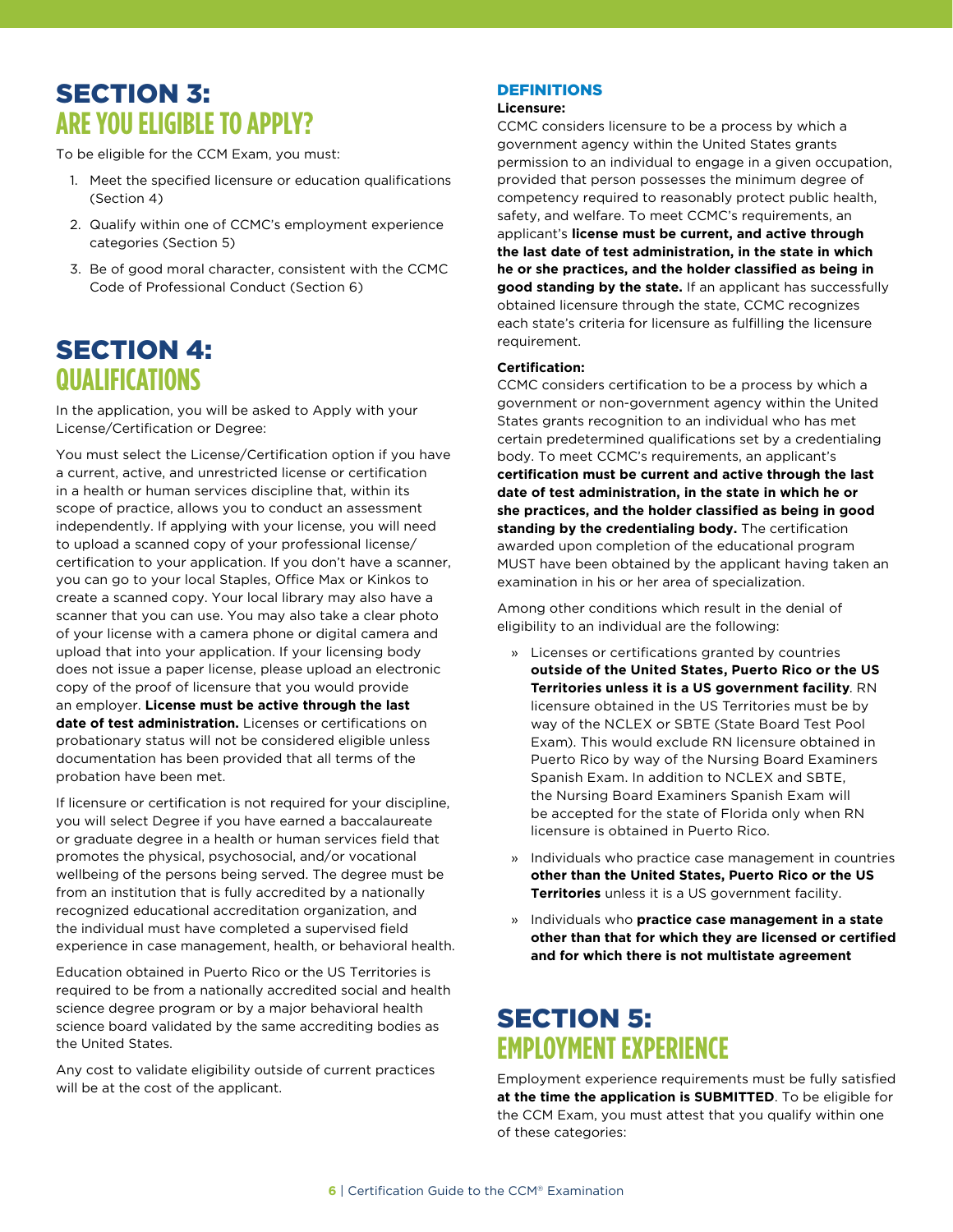**Category 1:** 12 months of acceptable full-time case management employment experience supervised by a board-certified case manager (CCM®) who has been certified for at least 12 months. **Supervision is defined as the systematic and periodic evaluation of the quality of the delivery of the applicant's case management services.**

or

**Category 2:** 24 months of acceptable full-time case management employment experience. (Supervision by a CCM is not required under this category).

or

**Category 3:** 12 months of acceptable full-time case management employment experience as a supervisor of individuals who provide case management services.

Acceptable employment experience **MUST** meet the following conditions:

- 1. **At least 30% of qualified work time** must focus primarily on case management practice.
- 2. Perform **at least four** of The Five Core Components of Case Management (Page 6). Within each of the four of the five core components, you must:
	- » Perform **all** Eight Essential Activities with Direct Client Contact (Page 6)
	- » Provide services across a continuum of care, beyond a single episode of care that addresses the ongoing needs of the individual being served
	- » Be responsible for interacting with other relevant parties within the client's healthcare system
- 3. Your qualifying case management experience **MUST be obtained in the United States, Puerto Rico or the US Territories.**

All employment experience, within the past five years, may be considered by CCMC in determining your eligibility for certification but you do not need to enter five years' worth of employment into the application. You only need to enter as many employment entries into the application that will meet one of the above requirements. Please do NOT enter your entire work history into the application.

Part-time employment experience will be pro-rated based on a 37 hour full-time work week.

Internship, preceptor-ship, practicum, and volunteer activities are **NOT** acceptable employment experience.

### IMPORTANT - EMPLOYER VERIFICATION

Included in the information you will be required to enter into the application are: job title, employment dates, employer name/address, your direct supervisor's name and their email address so your current or previous supervisor can verify your work listed in your application.

It is required to enter your direct supervisor name and email as that is the person who can attest to your job duties while at that job. If your supervisor has left the company, please

research them on your own to obtain their email address. PLEASE NOTE: Applicants have used Facebook, LinkedIn and Google searches to contact their supervisor(s) and obtain their email address(es) if their supervisors are no longer with the company. Human resources cannot complete verification of your employment. If you cannot find their email address, do not add them onto your application.

### **It is the applicant's responsibility to obtain correct contact information for their supervisor(s).**

**IT IS STRONGLY RECOMMENDED THAT YOU notify THE INDIVIDUAL YOU LIST AS A SUPERVISOR in advance, so they know that they may receive a verification request from CCMC.**

### THE EIGHT ESSENTIAL ACTIVITIES WITH DIRECT CLIENT CONTACT

**ASSESSMENT** The process of collecting in-depth information about a client's situation and functioning to identify individual needs in order to develop a comprehensive case management plan that will address those needs. In addition to client contact, information should be gathered from other relevant sources (patient/client, professional caregivers, nonprofessional caregivers, employers, health records, educational/military records, etc.).

**PLANNING** The process of determining and documenting specific objectives, goals, and actions designed to meet the client's needs as identified through the assessment process. The plan should be action-oriented and time specific.

**IMPLEMENTATION** The process of executing and documenting specific case management activities and/or interventions that will lead to accomplishing the goals set forth in the case management plan.

**COORDINATION** The process of organizing, securing, integrating, modifying, and documenting the resources necessary to accomplish the goals set forth in the case management plan.

**MONITORING** The ongoing process of gathering sufficient information from all relevant sources and its documentation regarding the case management plan and its activities and/ or services to enable the case manager to determine the plan's effectiveness.

**EVALUATION** The process, repeated at appropriate intervals, of determining and documenting the case management plan's effectiveness in reaching desired outcomes and goals. This might lead to a modification or change in the case management plan in its entirety or in any of its component parts.

**OUTCOMES** The process of measuring the interventions to determine the outcomes of case management involvement (e.g. clinical, financial, variance, quality/quality of life, client satisfaction).

**GENERAL** The activities/interventions that are performed across case management practice and process (e.g. maintaining client's privacy, confidentiality and safety, advocacy, adherence to ethical, legal and accreditation/ regulatory standards).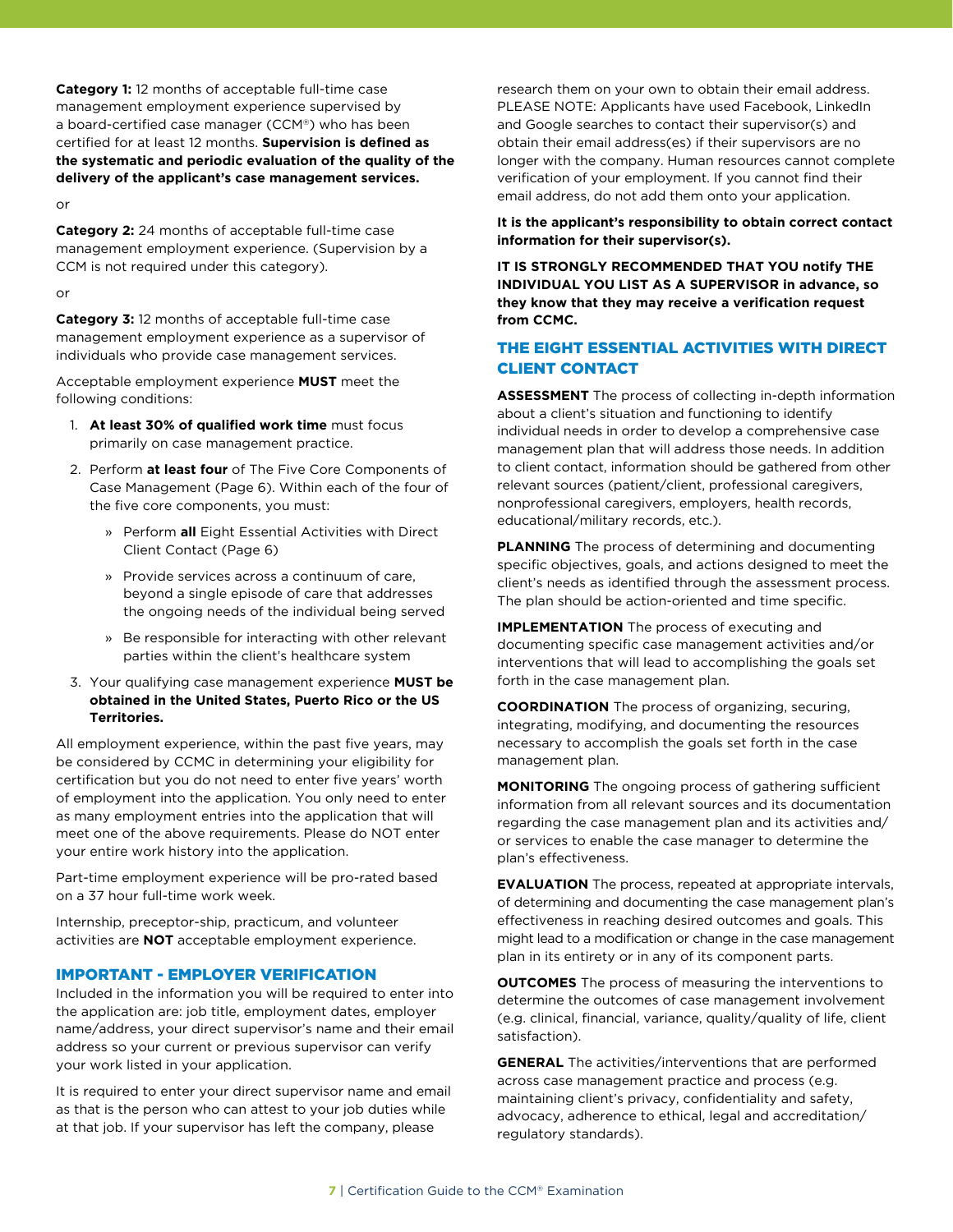### THE FIVE CORE COMPONENTS OF CASE MANAGEMENT

- **1. Care Delivery and Reimbursement Methods**
- **2. Psychosocial Concepts and Support Systems**
- **3. Quality and Outcomes Evaluation and Measurements**
- **4. Rehabilitation Concepts and Strategies**
- **5. Ethical, Legal, and Practice Standards**

## SECTION 6: **MORAL CHARACTER**

You will need to answer the following questions:

- 1. Have you ever held a professional license or certification that was revoked, suspended, voluntarily relinquished, or placed on probation or otherwise been disciplined by a professional licensure or certification body?
- 2. Have you ever been reprimanded or discharged by an employer or supervisor for dishonesty in connection with your employment or occupation?
- 3. Have you ever been convicted of a felony?
- 4. During the last seven years, have you been arrested, accused, or convicted of violating any law or ordinance (excluding minor traffic violations)?
- 5. Have you ever been convicted of violating any law or ordinance dealing with the use, possession, or sale of drugs or alcohol?
- 6. Have you ever been convicted of violating any statute or ordinance dealing with sexual assault, abuse, molestation, indecent solicitation, obscenity, or similar acts of moral turpitude?
- 7. Have you ever received or been offered a grant of immunity in a grand jury proceeding?
- 8. Have you ever held yourself out to be a Certified Case Manager or used the initials CCM in the execution of any documents?

## SECTION 7: **INSTRUCTIONS FOR COMPLETING THE APPLICATION**

Everything you need to complete your application can be located in your account at **www.ccmcertification.org. Please be sure to add our email addresses to your 'safe senders' list:** [ccmchq@ccmcertification.org](mailto:ccmchq%40ccmcertification.org?subject=)

Here are a few things to remember:

» To complete your application, you need to **upload a scanned copy of your professional license/ certification or Attestation of Degree Form to your**  **application**. *Your license must be active through the last date of test administration.* If you don't have a scanner, you can go to your local Staples, Office Max or Kinkos to make a scan of your license. Your local library may also have a scanner that you can use. You can also take a photo of your license with a camera phone or digital camera and upload that into your application.

- » If your licensing body does not issue a paper license for you to scan, you may upload electronic verification from the website of your licensing body.
- » If your licensing body does not issue online verification, you may upload the proof of licensure you would provide an employer
- » Any application that does not meet **ALL** of the licensure or certification criteria as well as the acceptable employment experience will be denied **WITH NO REFUND OF THE APPLICATION FEE**. Persons who wish to re-apply would have to submit a new application, pay a second, non-refundable fee, and meet the eligibility criteria in effect at the time of re-application.

CCMC is committed to providing fully accessible, smokefree testing sites and to helping those candidates who may require exam accommodations due to religious reasons or a functional limitation.

If CCMC subsequently learns that a certification was granted on the basis of false, misleading or inaccurate information, it has the right to suspend or revoke the CCM designation.

## SECTION 8: **ONCE THE APPLICATION HAS BEEN SUBMITTED**

### NOTIFICATION OF ELIGIBILITY STATUS

Eligibility decisions will be sent by email based on the **Exam Application Schedule and Notification Timeline posted on our website — [https://ccmcertification.org/get-certified/](https://ccmcertification.org/get-certified/certification/exam-application-and-window-timeline) [certification/exam-application-and-window-timeline](https://ccmcertification.org/get-certified/certification/exam-application-and-window-timeline).**

**Please read this carefully so you know when to expect notification about your application.**

### INITIAL ELIGIBILITY

The CCM examination is administered three times a year. Eligibility, once approved, is valid for the first available testing window. If you are unable or do not wish to take the exam in the first available testing window after your application is approved, you may defer only to the next exam window. If you wish to defer to the next exam window, you must pay a non-refundable fee (see fee schedule on last page). You may only defer one time, after which, if you have not taken your exam, you must submit a new application and pay all fees in place at that time.

If you defer, you must pass the exam on your first try. If you do not pass, you will need to resubmit an application and pay all fees again to take the exam again.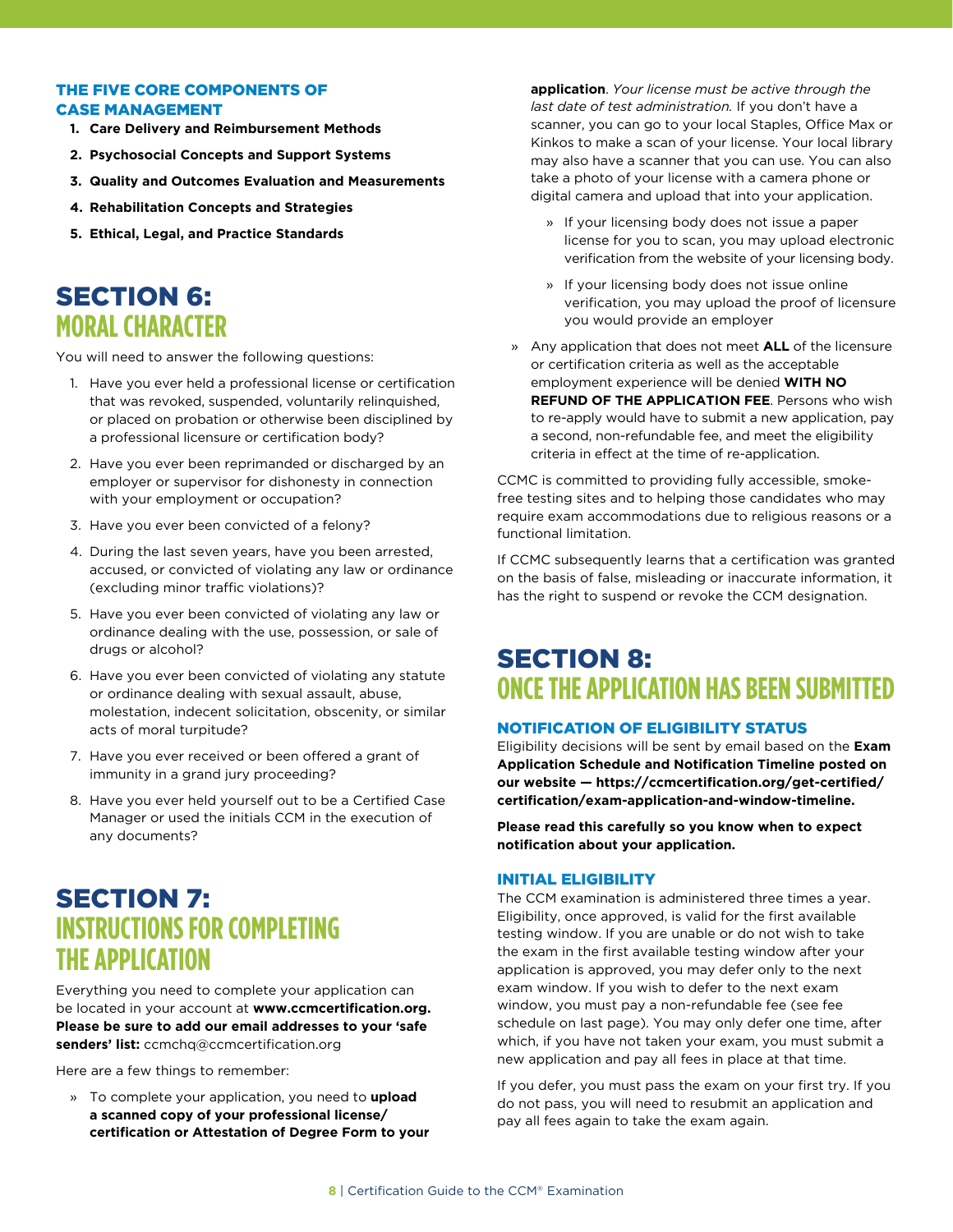Candidates who are accepted to sit for the CCM examination will be provided with information via email regarding how to register for the exam and how to make a special accommodations request.

### ELIGIBILITY DENIAL

Candidates who are denied eligibility for the CCM examination will have the opportunity to appeal that decision. Denial reason will be listed in your application. Requests can be made through "My CCM Dashboard" via your account at [www.ccmcertification.org](http://www.ccmcertification.org) or contacting CCMC Certification Navigators at 856-380-6836 or ccmchq@ccmcertification.org. Candidates have 30 days from the date the eligibility denial is posted to contest a denial. Denial of Eligibility will be upheld for any candidate who does not appeal the denial within the 30 day period.

Candidates who contest their eligibility decision within the 30 day period may be required to provide additional information about themselves, their work history and experience, their licensure or certification, and/or documentation of any legal or regulatory issues that may have caused their applications to be denied.

CCMC Certification Navigators will gather all necessary information and conduct an escalated review of the application. If necessary, a volunteer peer review panel will be convened to provide a final decision. The decision contestation process can take up to four months from the deadline to complete, depending upon the levels of review required.

Candidates whose initial denials are overturned will be notified by email within one week of decision. Instructions for how to register for the exam will be emailed to the candidate.

Candidates whose denials are upheld will be notified by email within one week of decision. These individuals are welcome to reapply for the CCM Examination at any time at which eligibility criteria can be met. Candidates who have been initially denied to sit for the CCM Examination and who

choose to reapply will be subject to the eligibility criteria and will be required to pay the application and examination fees in place at the time of re-application.

Candidates who are denied eligibility to sit for the CCM Examination will receive a refund of the examination fee once the examination period has ended.

### **THE APPLICATION FEE IS NONREFUNDABLE.**

### REQUEST FOR WITHDRAWL

If you wish to withdraw and receive a refund, you need to make an official request in writing to ccmchq@ ccmcertification.org no later than the last 10 days of the exam window for which you were initially approved and our certification specialists will help you.

## SECTION 9: **CERTIFICATION EXAMINATION**

### EXAMINATION CONTENT

The content of the CCM examination is based on an ongoing, nationwide validation research project. The research has identified five major domains of essential knowledge. Additionally, each of the five domains is further defined into sub-domains. These domains are considered core knowledge areas that are used by case managers across the continuum of activities and functions typically associated with case management (i.e., assessment, planning, implementation, coordination, monitoring, and evaluation) and match the five core components discussed in Section 5.

The content of the examination remains constant for each administration of the examination. The items will vary from administration to administration, in order to protect the integrity of the examination process. The current exam administration was updated in 2016.

### KNOWLEDGE DOMAIN #OF EXAM ITEMS (+/-2)

### **Care Delivery and Reimbursement Methods (31%) 47**

- » Adherence to care regimen
- » Alternative care facilities (e.g., assisted living, group homes, residential treatment facilities)
- » Case management process and tools
- » Coding methodologies (e.g., Diagnosis-related group [DRG], Diagnostic and Statistical Manual of Mental Disorders [DSM], International Classification of Diseases [ICD], Current Procedural Terminology [CPT])
- » Continuum of care/continuum of health and human services
- » Cost containment principles
- » Factors used to identify client's acuity or severity levels
- » Financial resources (e.g., waiver programs, special needs trusts, viatical settlements)
- » Goals and objectives of case management practice
- » Healthcare delivery systems
- » Healthcare providers including behavioral health and community vendors
- » Hospice, palliative, and end of life care
- » Insurance principles (e.g., health, disability, workers compensation, long term care)
- » Interdisciplinary care team (ICT)
- » Levels of care and care settings
- » Managed care concepts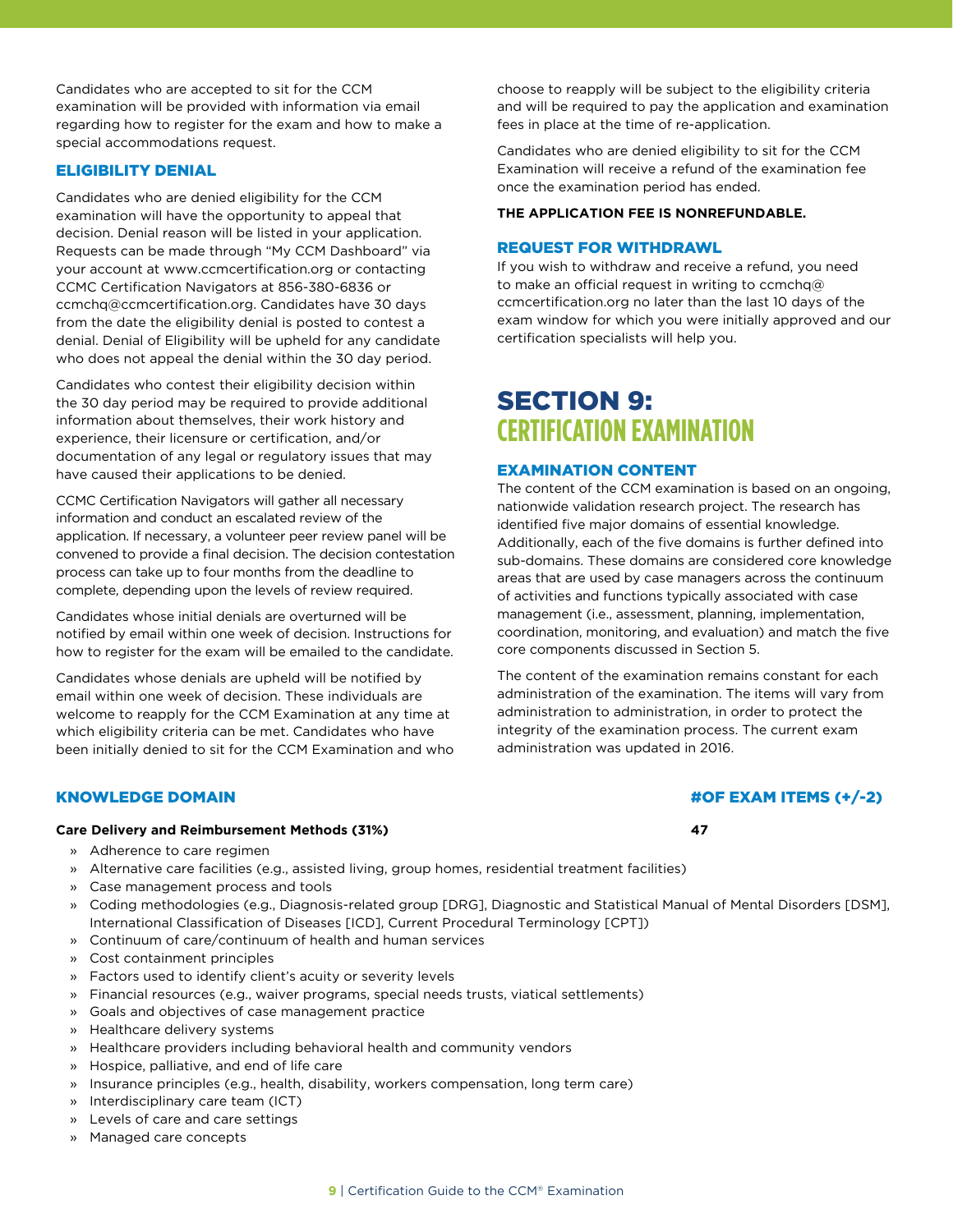- » Management of acute and chronic illness and disability
- » Management of clients with multiple chronic illnesses
- » Medication therapy management and reconciliation
- » Military benefit programs (e.g., TRICARE, VA, CHAMPVA, TRICARE for Life)
- » Models of care (e.g., patient centered medical home [PCMH], accountable care organization, health home, special needs plan [SNPs], chronic care model)
- » Negotiation techniques
- » Physical functioning and behavioral health assessment
- » Private benefit programs (e.g., pharmacy benefits management, indemnity, employer-sponsored health coverage, individual-purchased insurance, home care benefits, COBRA)
- » Public benefit programs (e.g., SSI, SSDI, Medicare, Medicaid)
- » Reimbursement and payment methodologies (e.g., bundled, case rate, prospective payment systems, value-based purchasing)
- » Roles and functions of case managers in various settings
- » Roles and functions of other providers in various settings
- » Transitions of care / transitional care
- » Utilization management principles and guidelines

### **Psychosocial Concepts and Support Systems (27%) 40**

- » Abuse and neglect (e.g., emotional, psychological, physical, financial)
- » Behavioral change theories and stages
- » Behavioral health concepts (e.g., dual diagnoses; substance use, abuse, and addiction)
- » Client activation
- » Client empowerment
- » Client engagement
- » Client self-care management (e.g., self advocacy, self-directed care, informed decision making, shared decision making, health education)
- » Community resources (e.g., elder care services, fraternal/religious organizations, government programs, meal delivery services, pharmacy assistance programs)
- » Conflict resolution strategies
- » Crisis intervention strategies
- » End of life issues (e.g., hospice, palliative care, withdrawal of care, Do Not Resuscitate)
- » Family dynamics
- » Health coaching
- » Health literacy assessment
- » Interpersonal communication (e.g., group dynamics, relationship building)
- » Interview techniques
- » Multicultural, spiritual, and religious factors that may affect the client's health status
- » Psychological and neuropsychological assessment
- » Psychosocial aspects of chronic illness and disability
- » Resources for the uninsured or underinsured
- » Spirituality as it relates to health behavior
- » Support programs (e.g., support groups, pastoral counseling, disease-based organizations, bereavement counseling)
- » Wellness and illness prevention programs, concepts, and strategies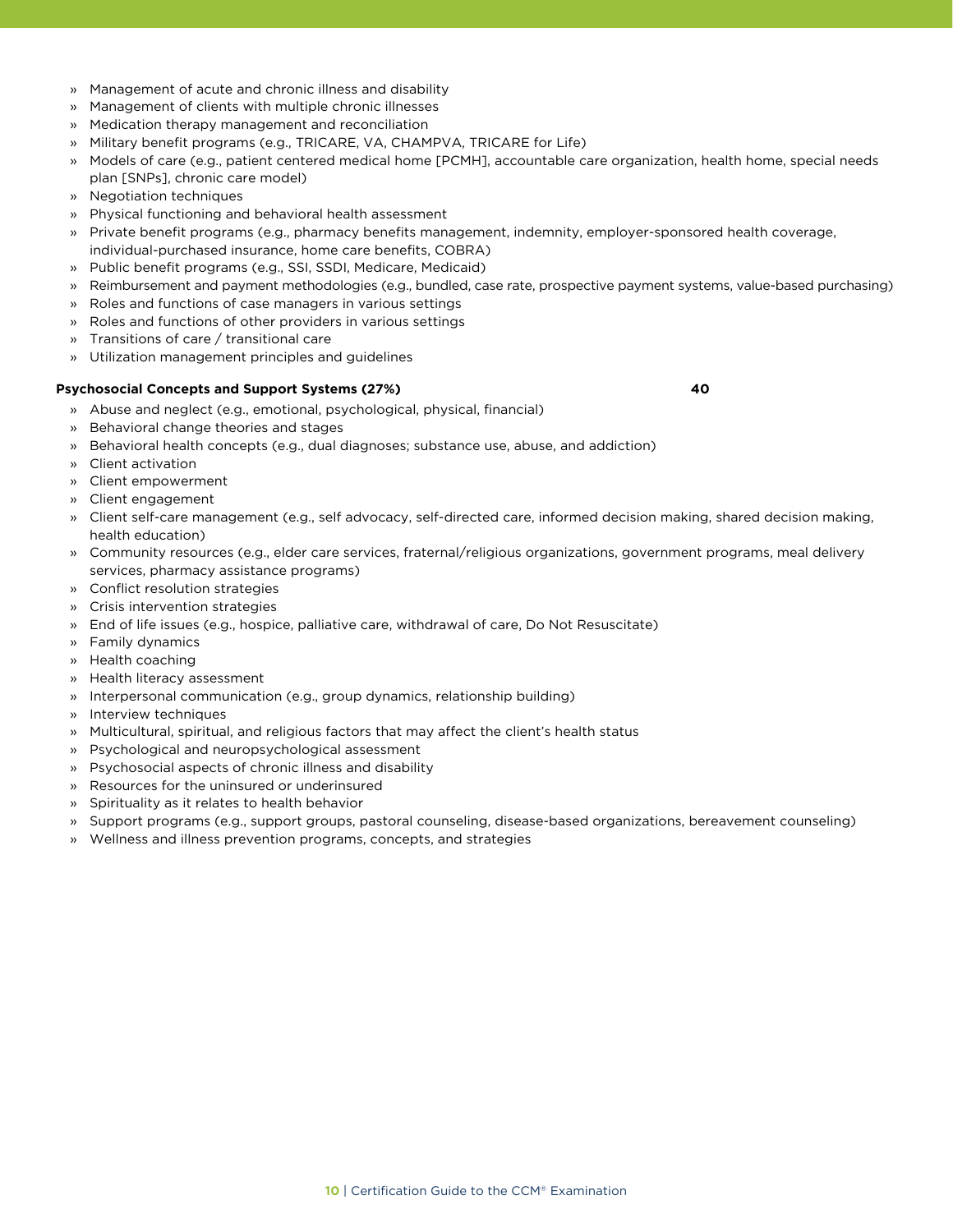### KNOWLEDGE DOMAIN #OF EXAM ITEMS (+/-2)

### **Quality and Outcomes Evaluation and Measurements (18%) 27**

- » Accreditation standards and requirements
- » Case load calculation
- » Cost-benefit analysis
- » Data interpretation and reporting
- » Health care analytics (e.g., health risk assessment, predictive modeling, Adjusted Clinical Group [ACG]®)
- » Program evaluation and research methods
- » Quality and performance improvement concepts
- » Quality indicators techniques and applications
- » Sources of quality indicators (e.g., Centers for Medicare and Medicaid Services [CMS], Utilization Review Accreditation Commission [URAC], National Committee for Quality Assurance [NCQA], National Quality Forum [NQF], Agency for Healthcare Research and Quality [AHRQ])
- » Types of quality indicators (e.g., clinical, financial, productivity, utilization, quality, client experience)

### **Rehabilitation Concepts and Strategies (9%) 13**

- » Assistive devices (e.g., prosthetics, text telephone device [TTD], teletypewriter [TTY], telecommunication device for the deaf, orientation and mobility services)
- » Functional capacity evaluation
- » Rehabilitation post an injury, including work-related
- » Rehabilitation post hospitalization or acute health condition
- » Vocational and rehabilitation service delivery systems
- » Vocational aspects of chronic illness and disability

### **Ethical, Legal, and Practice Standards (15%) 23**

- » Affordable Care Act (ACA)
- » Case recording and documentation
- » Critical pathways, standards of care, practice guidelines, and treatment guidelines
- » Ethics related to care delivery (e.g., advocacy, experimental treatments and protocols, end of life, refusal of treatment/ services)
- » Ethics related to professional practice (e.g., code of conduct, veracity)
- » Health care and disability related legislation (e.g., Americans with Disabilities Act [ADA], Occupational Safety and Health Administration [OSHA] regulations, Health Insurance Portability and Accountability Act [HIPAA])
- » Legal and regulatory requirements
- » Meaningful use (e.g., electronic exchanges of summary of care, reporting specific cases to specialized client registries, structured electronic transmission of laboratory test results, use of electronic discharge prescriptions)
- » Privacy and confidentiality
- » Risk management
- » Self-care and well-being as a professional
- » Standards of practice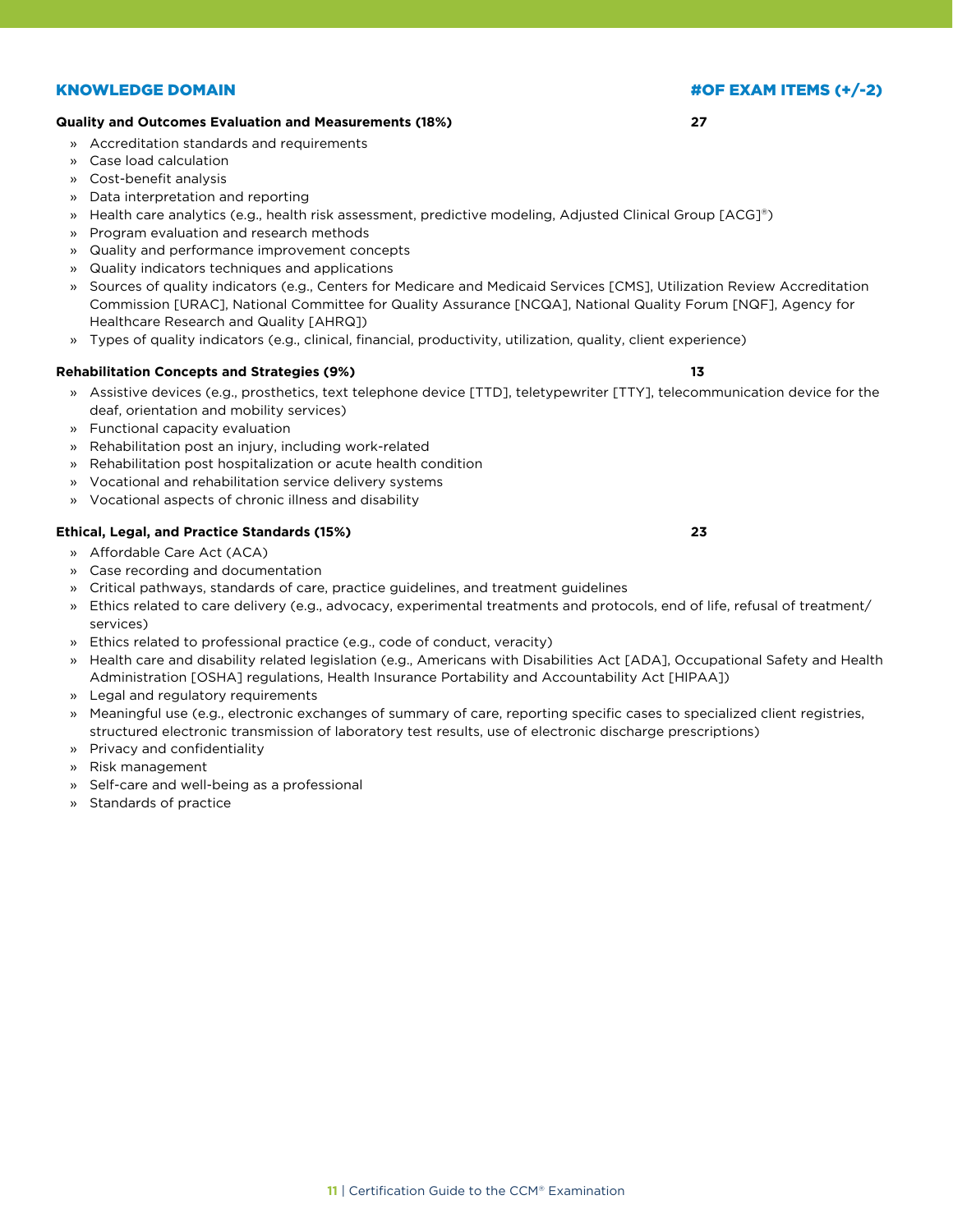### EXAMINATION STRUCTURE

The exam structure is a total of 180 multiple choice items. The exam is administered in one session, with no predefined breaks. Your exam appointment is four hours. This includes time to get seated, confirm that you have the right exam on your computer, view the tutorial, and complete an end survey. Time allowed for the actual exam is 3 hours. Please remember that while the appointment is 4 hours, the exam runs for 3 hours. **Candidates who do not finish the exam in the allotted 3 hours will not be given a refund.**

The exam is constructed to ensure that it is consistent with minimal competency requirements and criteria referenced testing concepts. Standards for item selection include: item difficulty (between .39 and.95 with a median in the .60-.70 range); a positive point biserial; and appropriate content distribution. Using an intensive written fieldtesting process, CCMC has developed a pool of items that contains a comprehensive selection of statistically validated examination items. A task force of case management subject matter experts is charged with continually adding to and upgrading this "item pool." The certification exam consists of 180 multiple-choice items drawn from CCMC's item pool. All candidates seeking certification must take this exam, which is based on a body of knowledge encompassing the laws, public regulations and existing delivery systems for case management services in the United States.

Of the 180 items on the exam, 150 are operational items and 30 are pretest items. The 30 pretest items are not used in the scoring of the examination. Of the 150 scoreable items used for each examination; approximately 20% are included in every administration of the examination as "anchor items." The examination is comprised of 5 major domains and 59 subdomains. Each domain is represented by a specific number of items. Each item/response is referenced to literature in case management and credit is given for each "correct" response based on the literature.

### SAMPLE EXAMINATION ITEMS

The following items are similar to those that will appear on the examination. CCMC has a series of [practice exams](https://ccmcertification.org/get-certified/exam-study-materials/practice-exams) available for purchase on our website:

### **1. The goal of case management in a cross-cultural environment is to:**

- A. Assist the client in accepting the medical system.
- B. Maintain standard American medical practice.
- C. Achieve a treatment plan that addresses the client's culture.
- D. Differentiate culture and medical practice.

### **2. A strategy for coping with physical disability is to focus on:**

- A. Each aspect of the crisis simultaneously.
- B. Manageable components of the crisis.
- C. Premorbid personality.
- D. Depression symptoms.

### **3. The effectiveness of case management services is evaluated most completely:**

- A. After the extent of the benefits coverage is determined.
- B. After the case is closed.
- C. By measuring the costs incurred by the insurer.
- D. By input from the client.

### **4. The payment method in which the number of services provided does not affect the amount of income a provider receives is:**

- A. Risk band.
- B. Threshold protection.
- C. Capitation.
- D. Fee-for-service.

### **5. A functional capacity evaluation primarily:**

- A. Assesses pain behavior.
- B. Documents consistency of effort.
- C. Determines return-to-work capabilities.
- D. Documents disability determination.

### **6. Because of the close connection between medical and indemnity benefits in the workers' compensation arena, any medical cost containment measures must be balanced with:**

- A. Appropriate return-to-work efforts.
- B. Regulation of medical fee schedules.
- C. Treatment guidelines to control utilization.
- D. Limitations of the employee's ability to change providers.

### **7. The best indication of suitability of the home environment is the:**

- A. Degree of client preference to remain in the home environment.
- B. Number of injuries the client has sustained.
- C. Ability of the client and family to safely manage activities of daily living.
- D. Number of hazards present in the environment.

### **8. The key to evaluating self-help devices for the individual with a disability is whether the device:**

- A. Was ordered by the physician.
- B. Provides mobility for the client.
- C. Allows functioning at maximum potential.
- D. Requires frequent maintenance.

### **9. To preserve client confidentiality, the case manager should:**

- A. Supply medical reports only to the employer.
- B. Avoid unauthorized disclosure of medical information.
- C. Be selective in disclosing medical information.
- D. Advise the client of the disclosure.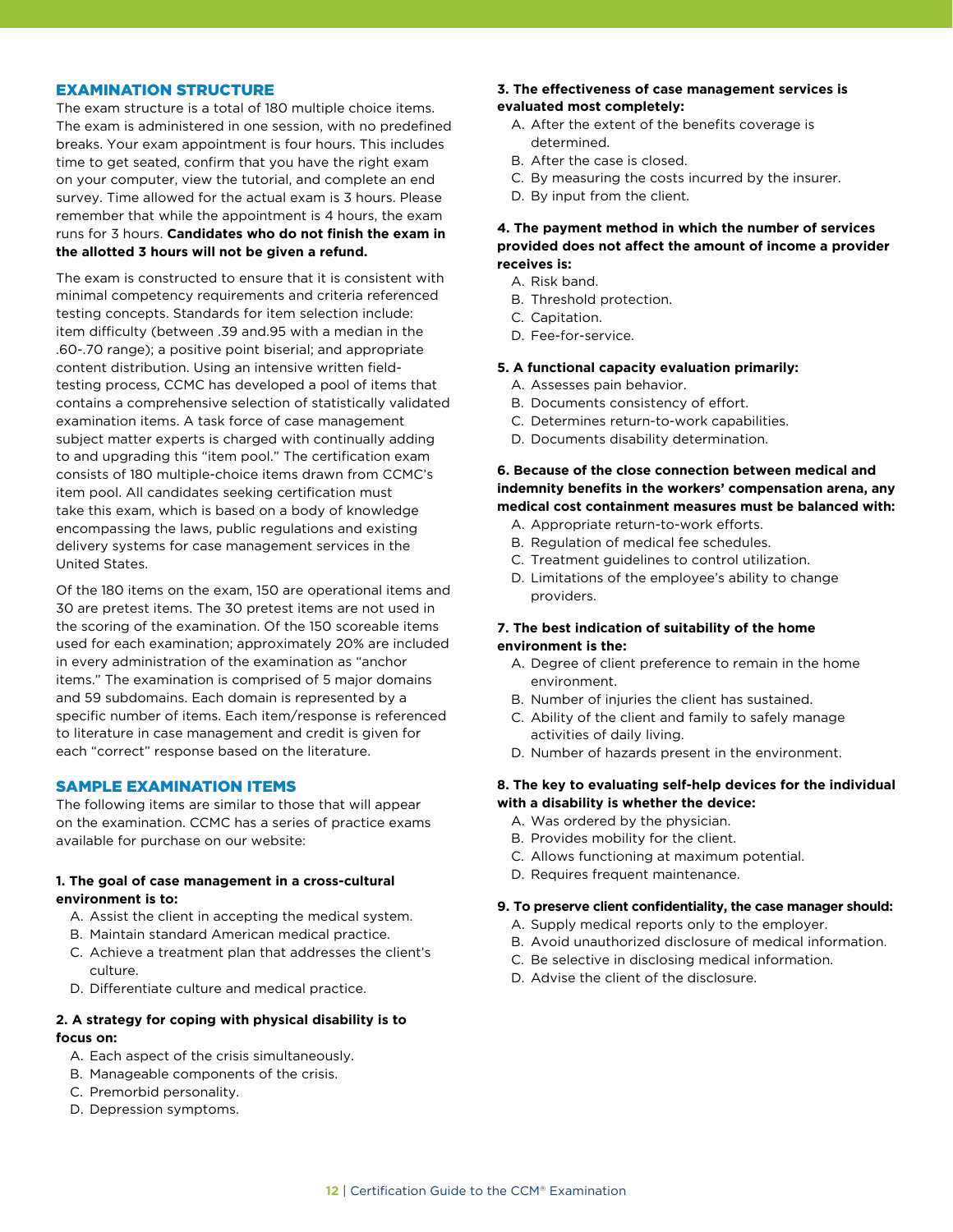### **10. Case managers can increase the chances of successful collaboration with providers of services when they:**

- A. Determine and arrange the discharge plan as early as possible.
- B. Select the resources for discharge needs.
- C. Quote benefit coverage for services.
- D. Discuss and negotiate the discharge plan using mutual input.

### **11. For a multi-disciplinary team in discharge planning, documentation is the most effective and efficient way of:**

- A. Communicating to the patient.
- B. Ensuring that consistent information is given.
- C. Ensuring that members of all disciplines know what is happening.
- D. Communicating evaluation results.

### **12. Appropriate documentation found in a medical record includes:**

- A. Admissions of liability.
- B. Unmeasurable statements.
- C. Assumptions and conclusions concerning care.
- D. Objective documentation of family behavior.

**Answers:** 1 – C; 2 – B; 3 – B; 4 – C; 5 – C; 6 – A; 7 – C; 8 – B; 9 – B; 10 – D; 11 – C; 12 - D

### EXAMINATION SITES AND SCHEDULING

After confirmation of eligibility to take the examination, you will be emailed your **Authorization to Test** (ATT), or eligibility ID number, based on the notification date listed in the **Exam Application Schedule and Notification Timeline posted on our website — https://ccmcertification.org/get-certified/ certification/exam-application-and-window-timeline**

The ATT authorizes you to take the Certified Case Manager Examination. You cannot schedule your examination with Prometric, our Computer-Based Testing partner, until you have received your ATT.

Your email will contain all the details and information you need about exam sites and scheduling, including:

- » The contact information for Prometric.
- » Details and instructions on how to schedule your examination date with Prometric.

### **Please read "CCM Exam Guide" for complete rules on scheduling, rescheduling, and cancelling your CCM exam appointment.**

If you are unable to test during the exam cycle for which you are approved, you may request and pay for a onetime deferment to the next available exam cycle (see fee schedule on last page).

You must select the next available exam cycle.

To make this request, you must first contact Prometric to cancel the original exam appointment, if scheduled, and then contact CCMC Certification Navigators at [ccmchq@ccmcertification.org](mailto:ccmchq%40ccmcertification.org?subject=) to have CCMC create the deferment application online. Once your deferment has been created, CCMC will contact you via email/phone to let you know you are able to submit payment online. You may call us at 856-380-6836 to give payment information by phone.

Deferment can be made at any time between the time of initial approval and the last day of the exam cycle. You must cancel any previously scheduled appointments with Prometric to take advantage of this option.

**\*\*PLEASE NOTE: if you do not take the exam in the first available cycle upon approval, and if you fail to schedule a deferment to the following exam cycle, you will need to complete a new application and pay all fees in place at that time.**

### NON-DISCLOSURE STATEMENT/GENERAL TERMS OF USE FOR EXAMS DEVELOPED

This exam is confidential and proprietary. It is made available to you, the examinee, solely for the purpose of assessing your proficiency level in the skill area referenced in the title of this exam. You are expressly prohibited from disclosing, publishing, reproducing, or transmitting this exam, in whole or in part, in any form or by any means, verbal or written, electronic or mechanical, for any purpose, without the prior expressed written permission of the Commission for Case Manager Certification.

### EXAMINATION PREPARATION MATERIALS

The CCM examination is practice-based, meaning all items are based around knowledge that an experienced case manager should know and understand.

It is suggested that individuals who are preparing for the certification examination make use of the materials already provided to them in this guide or on the CCMC website. Review the content areas of the examination, as published in this guide, and concentrate on those areas in which you feel you have had less experience or that you do not perform on a regular basis.

There isn't any course or education required to take the exam or to prepare for the exam. A listing of suggested study materials is available on our website, and can assist you in preparing for the examination.

The Commission does not endorse or recommend any other study materials, other than what is available through our website.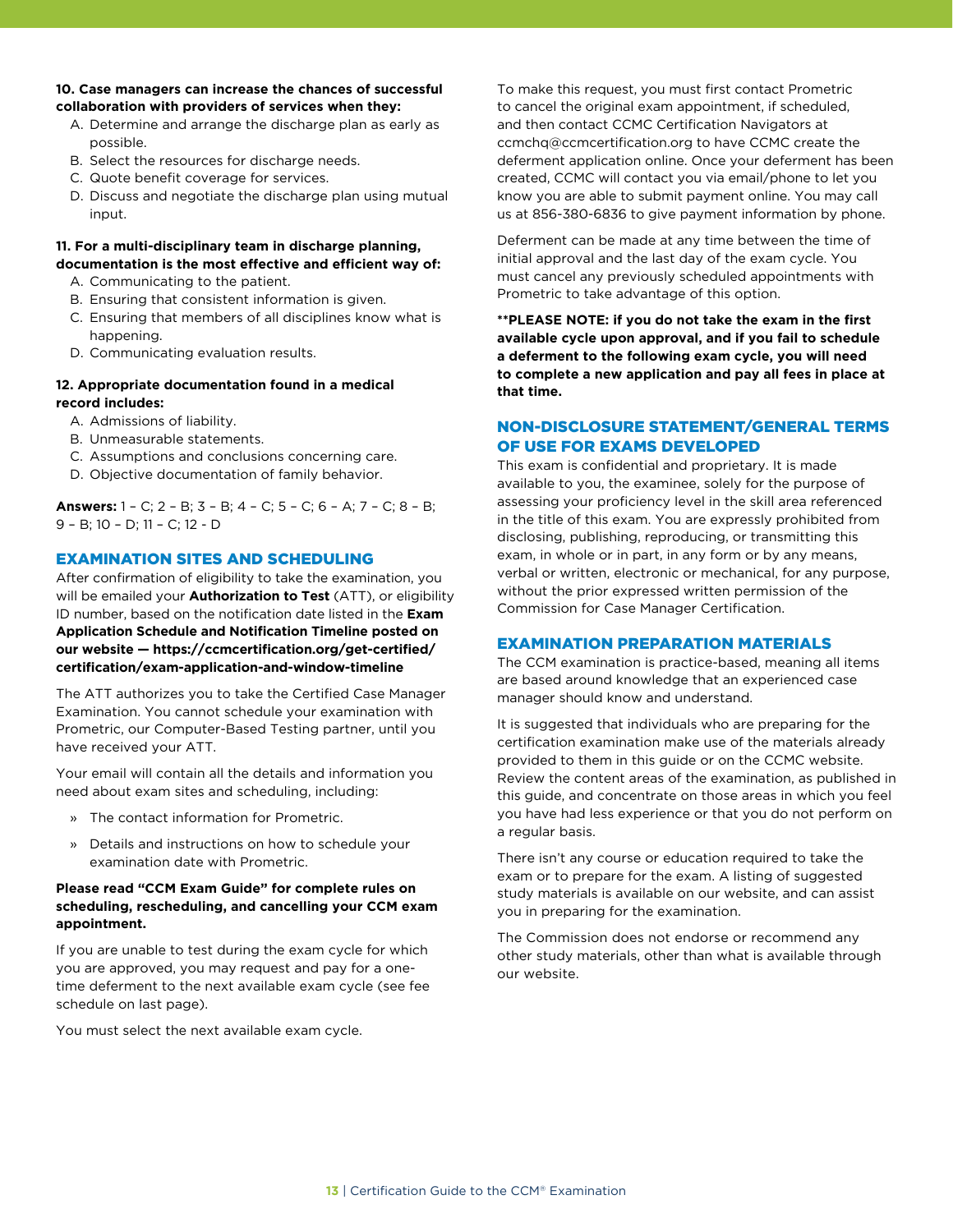## SECTION 10: **AFTER THE EXAM: SCORES, PROFILES, CERTIFICATES AND INQUIRIES**

### EXAMINATION SCORE

To achieve certification, a candidate must pass the CCM certification examination. A panel of experts arrived at recommended passing scores for each part of the exam using a method called the modified-Angoff approach.

In this method, each expert considered examination items individually and made a judgment about the probability that a minimally competent candidate would answer the items correctly. The overall passing scores were then computed as the average of the predicted probabilities for all individual items. This panel then recommended the passing score for the exam to CCMC, which set the passing score. These passing scores represent the minimum level of knowledge that must be demonstrated to pass the examination as a whole.

Because of the need for security, multiple forms of the examination, are used over multiple administrations. Each form contains a different combination of items. The passing scores cannot be set as specific raw scores, or numbers of items answered correctly, because some of these forms may be slightly easier or more difficult than others.

Therefore, requiring the same raw scores to pass the different forms would not be fair to all examinees. A statistical procedure called equating is used to adjust for any differences in the level of difficulty among examination forms. Once the examination forms have been equated, a procedure called scaling is used to convert the actual number of correct answers, or raw scores, to a uniform scale. These converted scores are called scaled scores. Scaled scores ensure that all examinees demonstrate the same level of ability in order to pass the examination. CCMC disapproves of using test results for any purpose other than the use for which the examination is developed and conducted. This warning includes using the test results for internship or employment selection. In addition, test results are not to be used to compare educational programs. Certification tests are mastery tests and are not to be used as achievement or selection instruments.

### SCORING MODEL

Each individual who takes the exam is provided an immediate pass/fail notification, which displays on the computer screen, and is available to print before the candidate leaves the testing center. This score is considered 99% accurate and is your immediate pass/fail result.

Those individuals who pass the exam will be asked to wait until receiving their official CCM certificate via mail before using the CCM credential. Please read carefully the Exam Application Schedule and Notification Timeline posted on our website so you know when to expect your certificate and pin by mail. Any questions can be directed to the CCMC Certification Navigators at 856-380-6836 or [ccmchq@](mailto:ccmchq%40ccmcertification.org?subject=) [ccmcertification.org](mailto:ccmchq%40ccmcertification.org?subject=).

### EXAMINATION PROFILES

Candidates should check their application My CCM account at www.ccmcertification.org for the final pass/not-pass notification based on the **Exam Application Schedule and Notification Timeline posted are on our website.**

### **Please read this carefully so you know when to expect notification about your exam results.**

Only those candidates who did not pass will receive a profile via email showing their performance in each content area and on the examination as a whole. The profile identifies the minimum passing score and the candidate's score. This profile is confidential. Individual score reports are not released to any institution or employer and are not provided over the phone.

### EXAMINATION INQUIRIES

Candidates who feel an error or omission occurred during the examination process or those who question any aspect of the examination procedure may address an inquiry to CCMC Customer Service. If the candidate disagrees with the committee's findings, the candidate can request a further appeal be made to the Appeals Task Force. Failure by a candidate to achieve a passing score on the certification examination cannot be appealed.

### **CERTIFICATES**

A certificate and lapel pin will be sent to each candidate who passed the examination. This certificate is the official proof of certification and candidates are entitled to begin using the designation "CCM" after their names as soon as they receive the examination profile that reports the achievement of a passing score.

CCMC will not be responsible for issuing replacement certificates that have not been requested within three months from the time the original should have been received, based on the **Exam Application Schedule and Notification Timeline are posted on our website.**

### **Please read this carefully so you know when to expect your certificate and pin by mail.**

Duplicate or replacement certificates can be requested from the CCMC Certification Navigators department at 856-380- 6836 or [ccmchq@ccmcertification.org](mailto:ccmchq%40ccmcertification.org?subject=). There is a fee for this service, and all certificates remain the property of CCMC.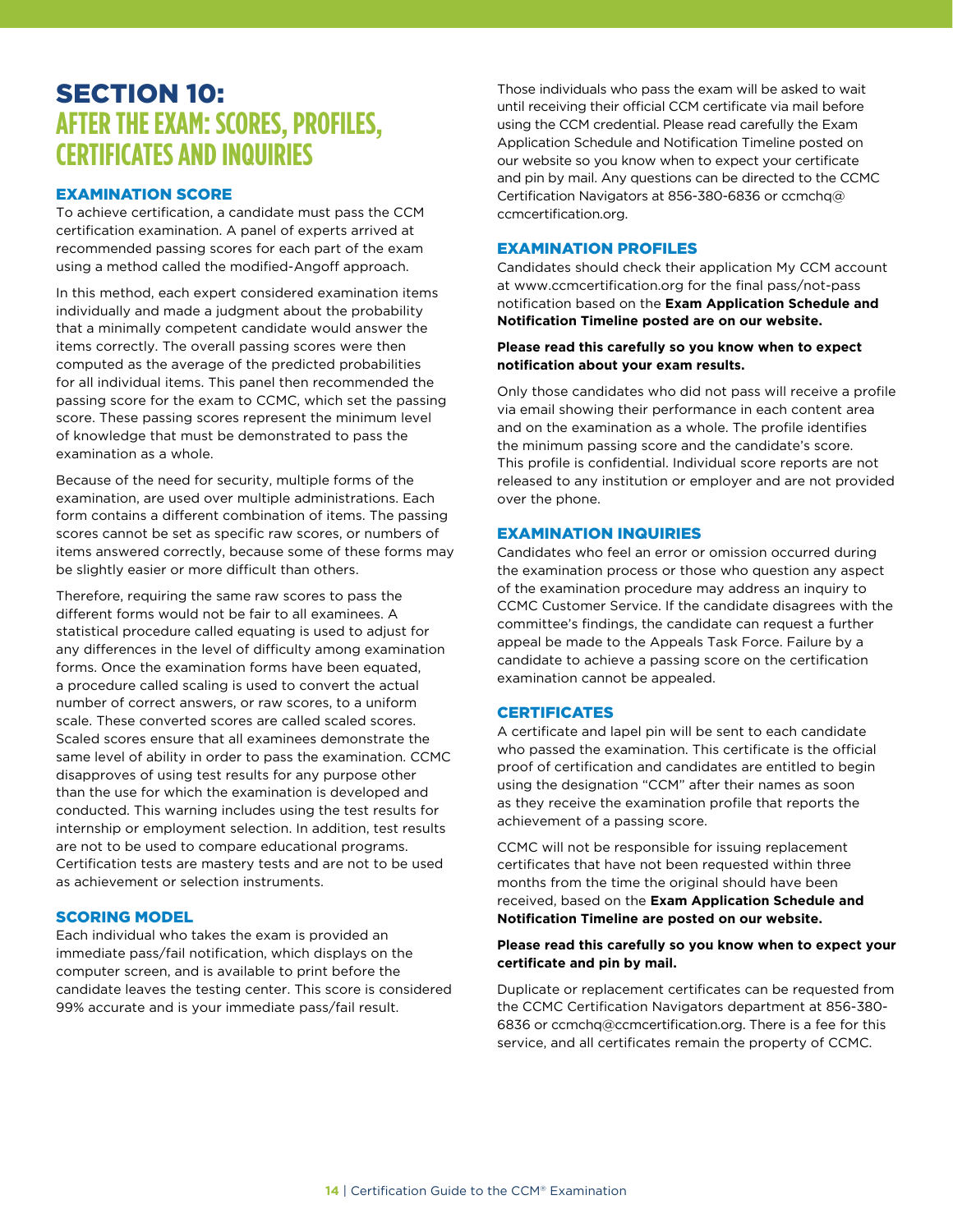### CANDIDATES WHO DO NOT PASS

Candidates who do not achieve a passing score on the certification examination will be allowed to re-take the exam in the next available cycle. If you do not pass this "re-take" examination, you will need to complete a new application and pay all fees in place at the time.

Candidates who are eligible for a retake can contact CCMC of their intention after they have received their exam result email. A second examination fee must be remitted before scheduling their exam.

If you defer your first exam opportunity and, subsequently, do not pass, you will need to complete a new application and pay all fees in place at the time.

Candidates who do not achieve a passing score on their second attempt or who are unable to sit again during the next exam cycle must submit a new application, together with a second, nonrefundable application fee, to continue their pursuit of the CCM designation. Such re-applications will be subject to all commission criteria in effect at that time.

## SECTION 11: **FEES**

### **PLEASE NOTE THAT ALL FEES ARE PAYABLE BY CREDIT**

**CARD ONLY.** Personal and/or company checks, money orders, etc., will not be accepted as payment. All fees are non-refundable unless noted otherwise.

### STANDARD FEES

| <b>Non Refundable Application Fee</b> | \$210 |
|---------------------------------------|-------|
|                                       |       |

**Examination \$185\*** This fee is for the examination. It **will** be refunded if you are ineligible to sit for the exam.

**\* Missed Appointment/No Shows:** *If your application is approved and you schedule your exam, but miss your appointment or do not show up for your appointment without a valid and documented excuse the exam fee will not be refunded.*

### **Total Paid With Your Application \$395**

This is the total amount you pay to complete and submit your application.

### OTHER FEES

### **Exam Rescheduling Fees**

The following fees are payable to *Prometric* once you have scheduled your examination appointment:

30 days or More before scheduled exam appointment: **No Fee\* \****(CCMC deferral fee may still apply, see below)*

5–29 days before scheduled exam appointment: **\$25** (payable to "Prometric")

4 days or less prior to scheduled appointment **\$85** *The candidate will not be able to cancel their exam and will be charged the \$85 "No Show" fee* (payable to "Prometric")

### **Deferral Fee \$85**

Payable if you defer your exam appointment to the next available exam window. This fee may be in addition to any of the fees above.

### **Retake Fee** \$185

Payable if you need to schedule another exam due to not receiving a passing score or needing to reschedule due to a previous "no show," if eligible.

### **Special Accommodations \$200 Missed Appointment/No Show Fee**

In the event that a candidate with a special accommodation has scheduled and missed their exam appointment, this fee is charged by CCMC unless a valid and documented excuse is provided.

**Exam Re-score Fee**  $$50$ 

### ARE YOU A U.S. VETERAN OR DEPENDENT?

Veterans, reservists and their dependents who are case managers are eligible for education reimbursement under the GI bill for the CCM exam. Certification is an investment in your career. Because the knowledge and skills demonstrated through certification are valuable to employers, it's also an investment they're willing to make on your behalf. For more information, contact us at 856-380-6836 or email us [ccmchq@ccmcertification.org](mailto:ccmchq%40ccmcertification.org?subject=).